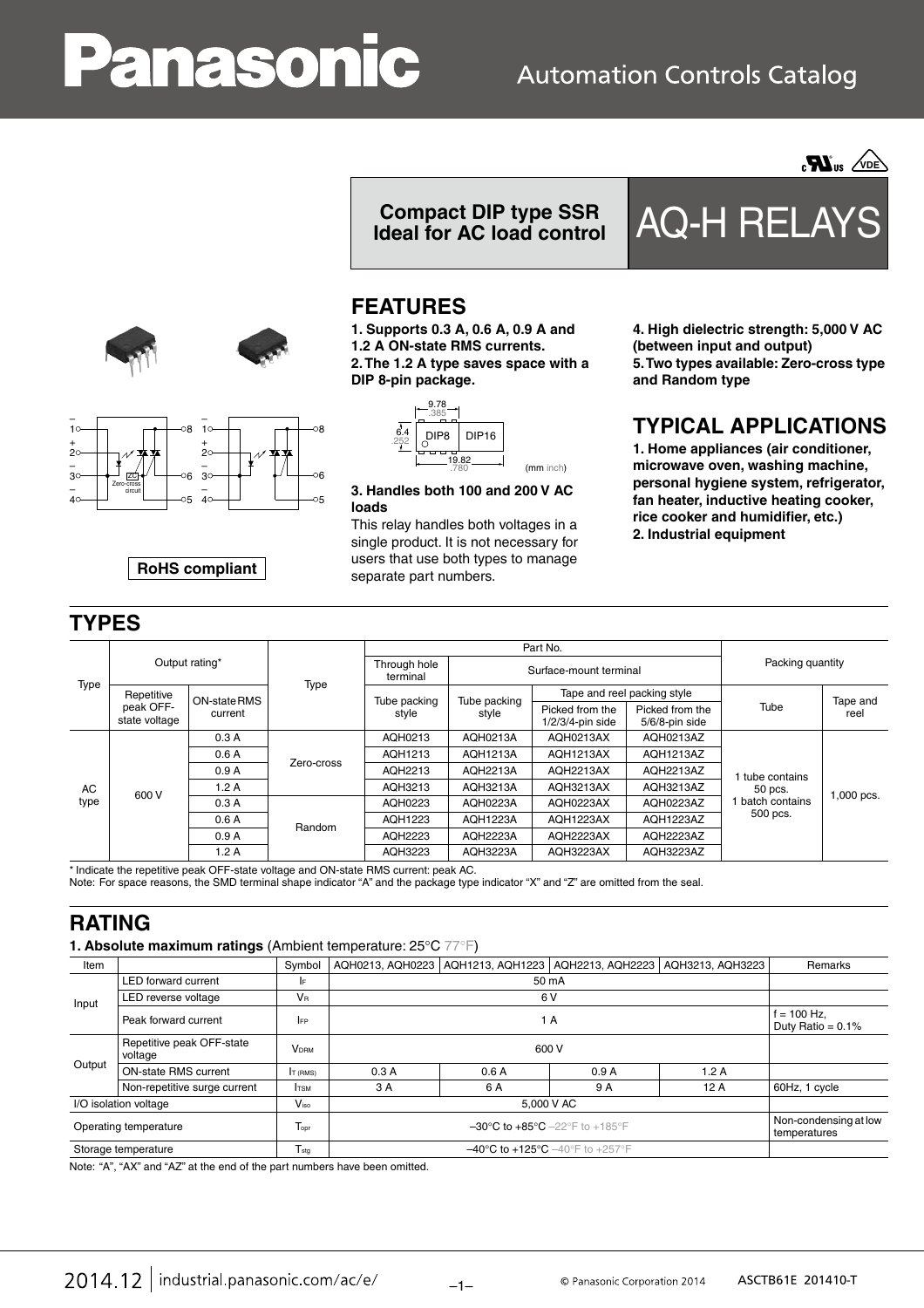#### **2. Characteristics** (Ambient temperature: 25°C 77°F)

| Item                             |                                               |         | Symbol                | AQH0213, AQH1213, AQH2213, AQH3213   AQH0223, AQH1223, AQH2223, AQH3223 |                                | Remarks                                            |
|----------------------------------|-----------------------------------------------|---------|-----------------------|-------------------------------------------------------------------------|--------------------------------|----------------------------------------------------|
| Input                            | LED dropout voltage                           | Typical |                       | 1.21V                                                                   |                                | $F = 20$ mA                                        |
|                                  |                                               | Maximum | $V_F$                 | 1.3V                                                                    |                                |                                                    |
|                                  | LED reverse current                           | Typical | lв.                   |                                                                         |                                | $V_B = 6 V$                                        |
|                                  |                                               | Maximum |                       | $10 \mu A$                                                              |                                |                                                    |
|                                  | Peak OFF-state<br>current                     | Typical | <b>IDRM</b>           |                                                                         | $I_F = 0$ mA<br>$VDRM = 600 V$ |                                                    |
|                                  |                                               | Maximum |                       | 100 µA                                                                  |                                |                                                    |
| Output                           | Peak ON-state<br>voltage                      | Typical | <b>V<sub>TM</sub></b> |                                                                         | $I_F = 10$ mA<br>$ITM = Max.$  |                                                    |
|                                  |                                               | Maximum |                       | 2.5V                                                                    |                                |                                                    |
|                                  | Holding current                               | Typical | lн                    |                                                                         |                                |                                                    |
|                                  |                                               | Maximum |                       | 25 mA                                                                   |                                |                                                    |
|                                  | Critical rate of rise of<br>OFF-state voltage | Minimum | dv/dt                 | 200 V/us                                                                |                                | $V_{DRM} = 600 V \times 1/V2$                      |
|                                  | <b>Trigger LED current</b>                    | Maximum | <b>IFT</b>            | 10 mA                                                                   |                                | $V_D = 6 V$<br>$R_L = 100 \Omega$                  |
| Transfer<br>charac-<br>teristics | Zero-cross voltage                            | Maximum | Vzc                   | 50 V                                                                    |                                | $I_F = 10$ mA                                      |
|                                  | Turn on time*                                 | Maximum | <b>TON</b>            | $100 \mu s$                                                             |                                | $I_F = 20$ mA<br>$V_D = 6 V$<br>$R_L = 100 \Omega$ |
|                                  | I/O isolation<br>resistance                   | Minimum | $R_{\rm iso}$         | 50 G $\Omega$                                                           |                                | 500 V DC                                           |

Notes: 1. For type of connection, see page 4.

2. "A", "AX" and "AZ" at the end of the part numbers have been omitted.

#### **RECOMMENDED OPERATING CONDITIONS**

Please follow the conditions below in order to ensure accurate operation and release of the phototriac coupler.

| ltem              | nbol | 'alue    | Jnit |  |
|-------------------|------|----------|------|--|
| Input LED current |      | nr<br>۷۵ | mA   |  |

## **REFERENCE DATA**

1. ON-state RMS current vs. Ambient temperature characteristics Allowable ambient temperature:



4. LED dropout voltage vs. Ambient temperature characteristics LED current: 10 to 50 mA



2. Peak ON-state voltage vs. Ambient temperature characteristics LED current: 10 mA; ON current: Max. Measured portion: between terminals 6 and 8



5. Turn on time vs. LED current characteristics Load voltage: 6 V DC; Load resistance: 100Ω Measured portion: between terminals 6 and 8



**Tor** 

3. Trigger LED current vs. Ambient temperature characteristics

 $- - - - - - - - - - - - - - - - - - - - - - -$ 

Load voltage: 6 V DC; Load resistance: 100Ω

**\*Turn on time**

Input

Output



6. Repetitive peak OFF-state current vs. Load voltage characteristics

Ambient temperature: 25°C 77°F; Measured portion: between terminals 6 and 8; LED current: 0 mA

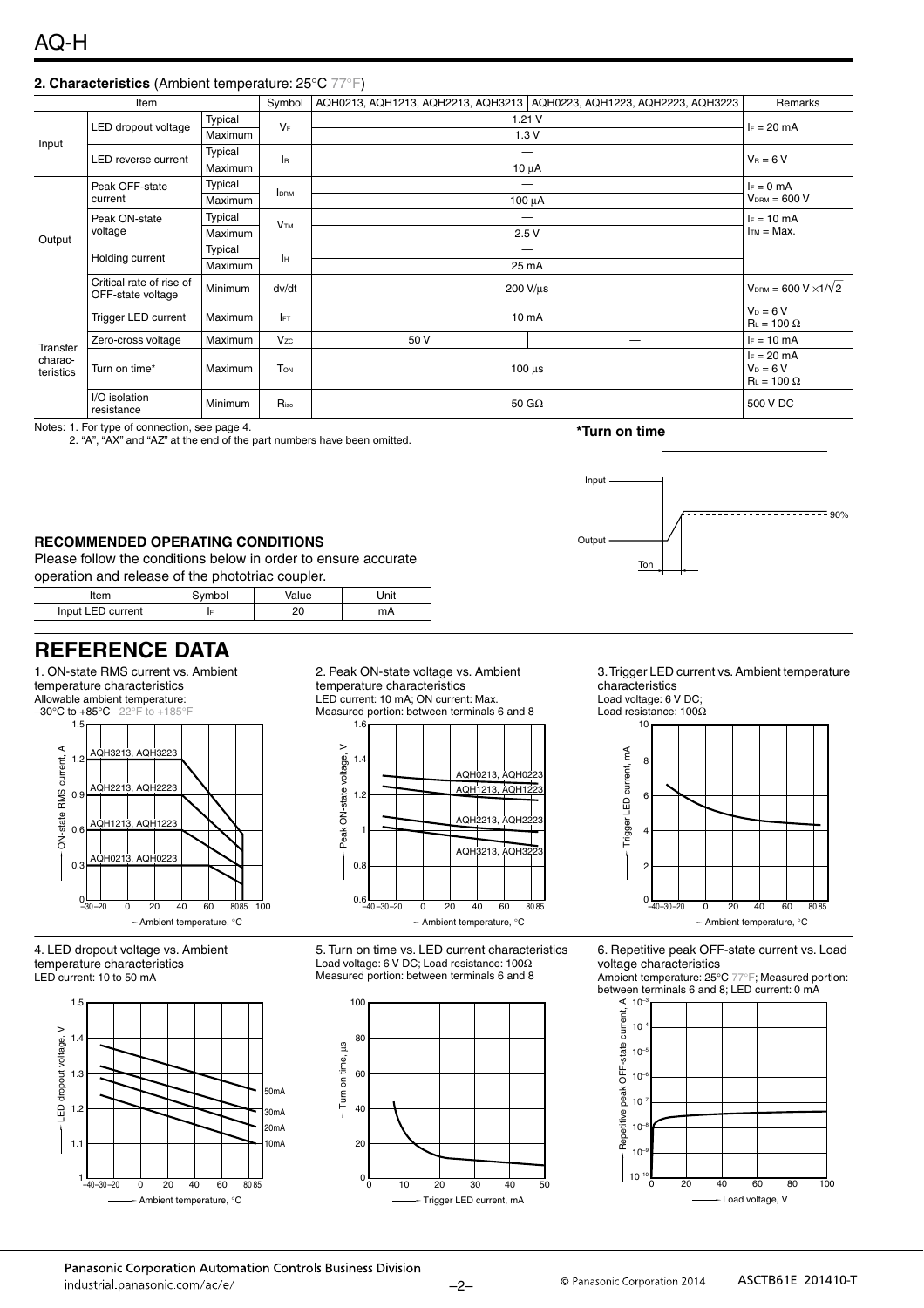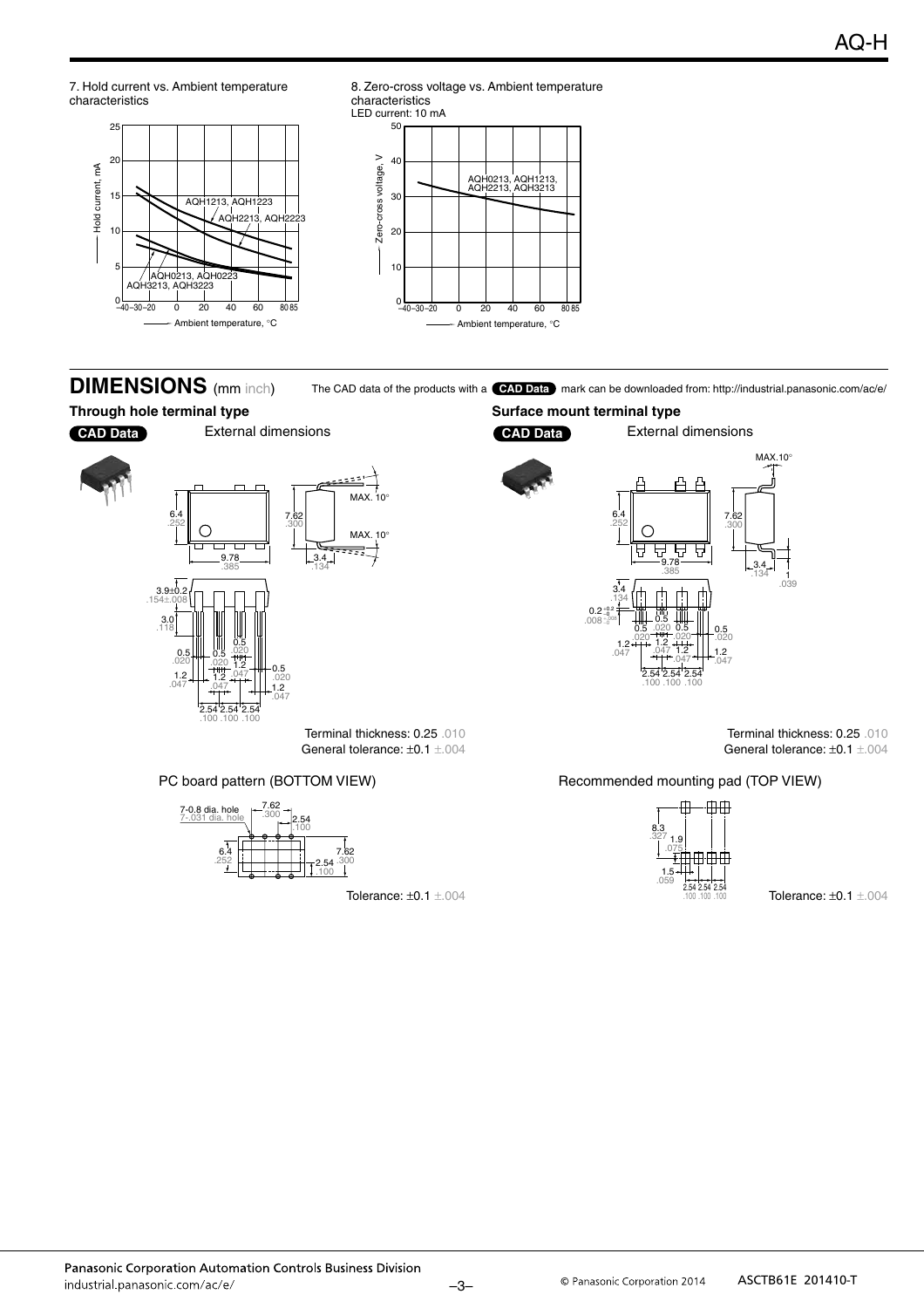## **SCHEMATIC AND WIRING DIAGRAMS**

Notes: E<sub>1</sub>: Power source at input side; I<sub>F</sub>: Trigger LED forward current; VL: Load voltage; IL: Load current

| Schematic                                                                                                                                                           | Output configuration | Load | Wiring diagram                                                                                                 |
|---------------------------------------------------------------------------------------------------------------------------------------------------------------------|----------------------|------|----------------------------------------------------------------------------------------------------------------|
| -08<br>$10 -$<br>$+$<br>20<br>≖≖<br>$\overline{\phantom{0}}$<br>3 <sup>o</sup><br>-06<br>ZC-<br>Zero-cross<br>circuit<br>$\overline{\phantom{0}}$<br>$40-$<br>$-05$ | 1a                   | AC   | Load<br>8<br>E <sub>1</sub><br>V <sub>L</sub> (AC)<br>V <sub>L</sub> (AC)<br>∼∼<br>6<br>13<br>IF<br>Load<br>0- |
| -<br>$80-$<br>$10-$<br>$+$<br>$2^{\circ}$<br>≖≖<br>$\qquad \qquad -$<br>-06<br>3 <sup>o</sup><br>$\qquad \qquad$<br>$40-$<br>$-05$                                  |                      |      | Load<br>E <sub>1</sub><br>V <sub>L</sub> (AC)<br>V <sub>L</sub> (AC)<br>∽∼<br>6<br>Load<br>0-                  |